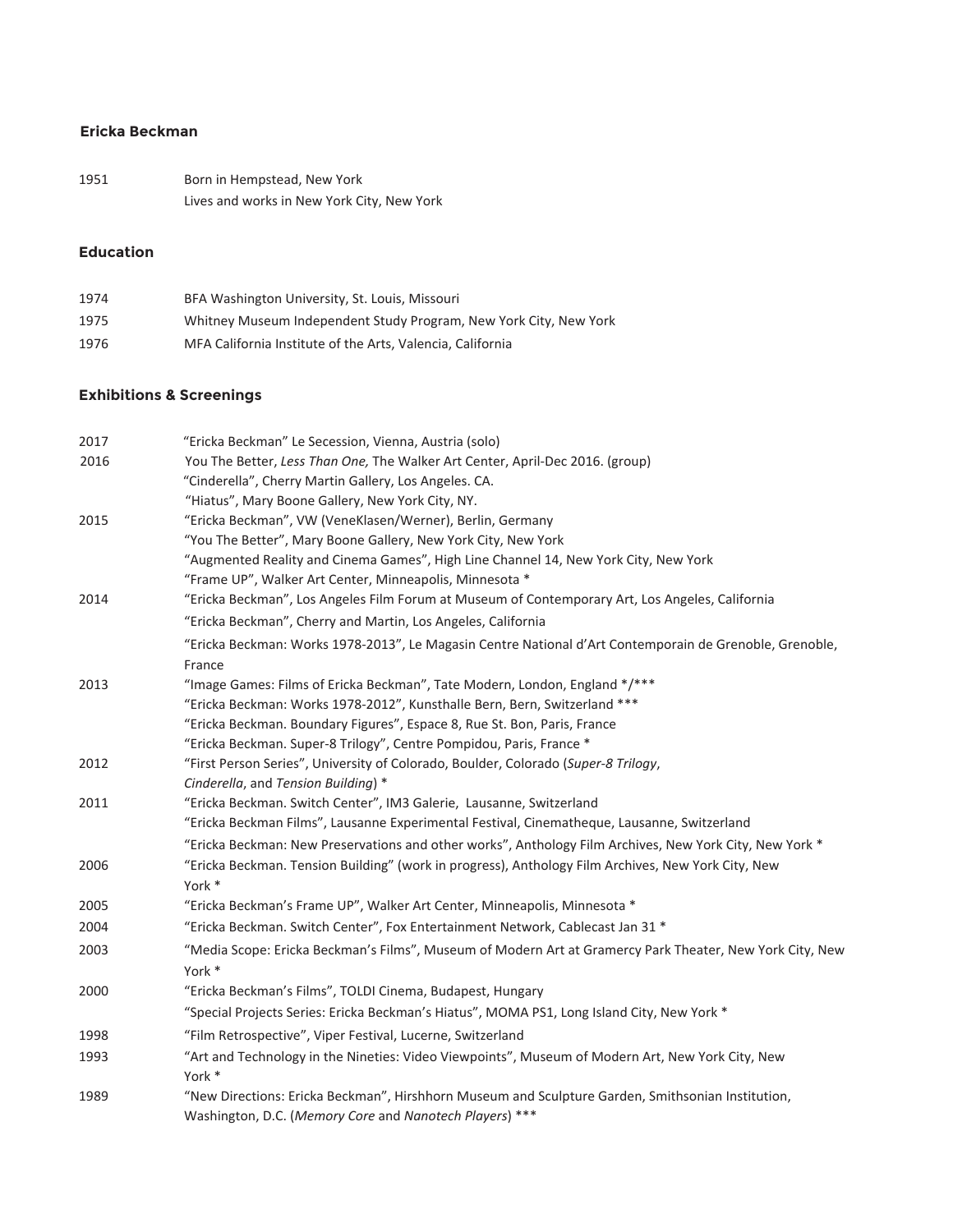| 1988 | "Ericka Beckman", Cornell Cinema, Ithaca, New York *                                                             |
|------|------------------------------------------------------------------------------------------------------------------|
|      | "Ericka Beckman", Center for Photography at Woodstock, Woodstock, New York *                                     |
|      | "Ericka Beckman. Gitzo Trust, Message to The Public", The Public Art Fund, Times Square, New York City, New York |
| 1986 | "Ericka Beckman. Cinderella", The Walker Art Center, Minneapolis, Minnesota **                                   |
| 1984 | "Ericka Beckman. You The Better", The Kitchen, New York City, New York *                                         |
|      | "Ericka Beckman", Los Angeles Contemporary Exhibitions, Los Angeles, California                                  |
|      | "Ericka Beckman", Film Forum, Los Angeles, California *                                                          |
|      | "Ericka Beckman", Wadsworth Atheneum, Hartford, Connecticut                                                      |
|      | "Ericka Beckman. Meet the Director Series", Donnell Library, New York City, New York *                           |
| 1983 | "Ericka Beckman. You The Better", The New York Film Festival, New York City, New York **                         |
|      | "Ericka Beckman. You The Better", The Kitchen, New York City, New York *                                         |
|      | "You The Better", Pacific Film Archives, Berkeley, California                                                    |
|      | "Ericka Beckman. Super-8 Trilogy", Chicago Filmmakers, Chicago, Illinois *                                       |
|      | "Ericka Beckman. Super-8 Trilogy", The Funnel, Toronto, Canada *                                                 |
|      | "Ericka Beckman. Super-8 Trilogy", The Millennium, New York City, New York *                                     |
| 1982 | "Ericka Beckman. Out of Hand", Artists Space, New York City, New York *                                          |
|      | "Ericka Beckman. Super-8 Trilogy", Boston Film and Video Foundation, Boston, Massachusetts *                     |
|      | "Ericka Beckman. Super-8 Trilogy", Cornell Cinema, Ithaca, New York *                                            |
| 1981 | "Ericka Beckman. Super-8 Trilogy", Traction Gallery presented by Encounter Cinema,                               |
|      | Los Angeles, California *                                                                                        |
|      | "Ericka Beckman. Super-8 Trilogy", The Queens Museum, New York                                                   |
|      | "Ericka Beckman. Super-8 Trilogy", Media Study, Buffalo, New York *                                              |
| 1980 | "Ericka Beckman. Super-8 Trilogy", Visual Studies Workshop, Rochester, New York *                                |
|      | "Ericka Beckman. Super-8 Trilogy", The Pittsburgh Filmmakers, Pittsburgh, Pennsylvania *                         |
|      | "Ericka Beckman. Super-8 Trilogy", The University of California, San Diego, California *                         |
|      | "Ericka Beckman. Super-8 Trilogy", Film-In-The-Cities, Saint Paul, Minnesota *                                   |
| 1979 | "Ericka Beckman's White Man has Clean Hands and We Imitate; We Break Up",                                        |
|      | Los Angeles Institute of Contemporary Art, Los Angeles, California *                                             |
|      | "Ericka Beckman. We Imitate; We Break Up", Franklin Furnace, New York City, New York                             |
|      | "Ericka Beckman. We Imitate; We Break Up", Artist Space, New York City, New York *                               |
| 1978 | "Films", London Filmmakers Co-Op, London, England                                                                |
|      | "Films", Hochschule für Bildende Künste, Hamburg, Germany                                                        |
|      |                                                                                                                  |

# **Selected Group Exhibitions & Screenings**

| 2016 | "Less Than One", The Walker Art Center, Minneapolis, MN. (You the Better Installation)                        |
|------|---------------------------------------------------------------------------------------------------------------|
|      | "Inoperative Community", Muzeum Sztuki, Lodz, Poland. (You the Better film)                                   |
|      | Oporto, Lisbon, Spain. (You the Better film)                                                                  |
|      | Beursschouwburg, Bruxelles, Belgium. (You the Better film)                                                    |
|      | 3A Gallery, New York, NY (Tension Building film)                                                              |
|      | AMoQA space, Athens, Greece. (Blind Country)                                                                  |
| 2015 | "Inoperative Community", Raven Row, London, United Kingdom (You the Better film)                              |
|      | "Fireflies in the Night", Stavros Niarchos Park, Stavros Niarchos Foundation, Athen, Greece (Blind Country) * |
|      | "America Is Hard To See" Whitney Museum Of American Art, New York City, New York (You the Better) *           |
|      | "Un Nouveau Festival", Pompidou Center, Paris, France (Hiatus and Tension Building)***                        |
|      | "Performing Franklin Furnace", Participant Inc., New York City, New York (We Imitate; We Break Up)            |
|      | "Downtown New York Film: The 1970s and 1980s", Museum of the Moving Image,                                    |
|      |                                                                                                               |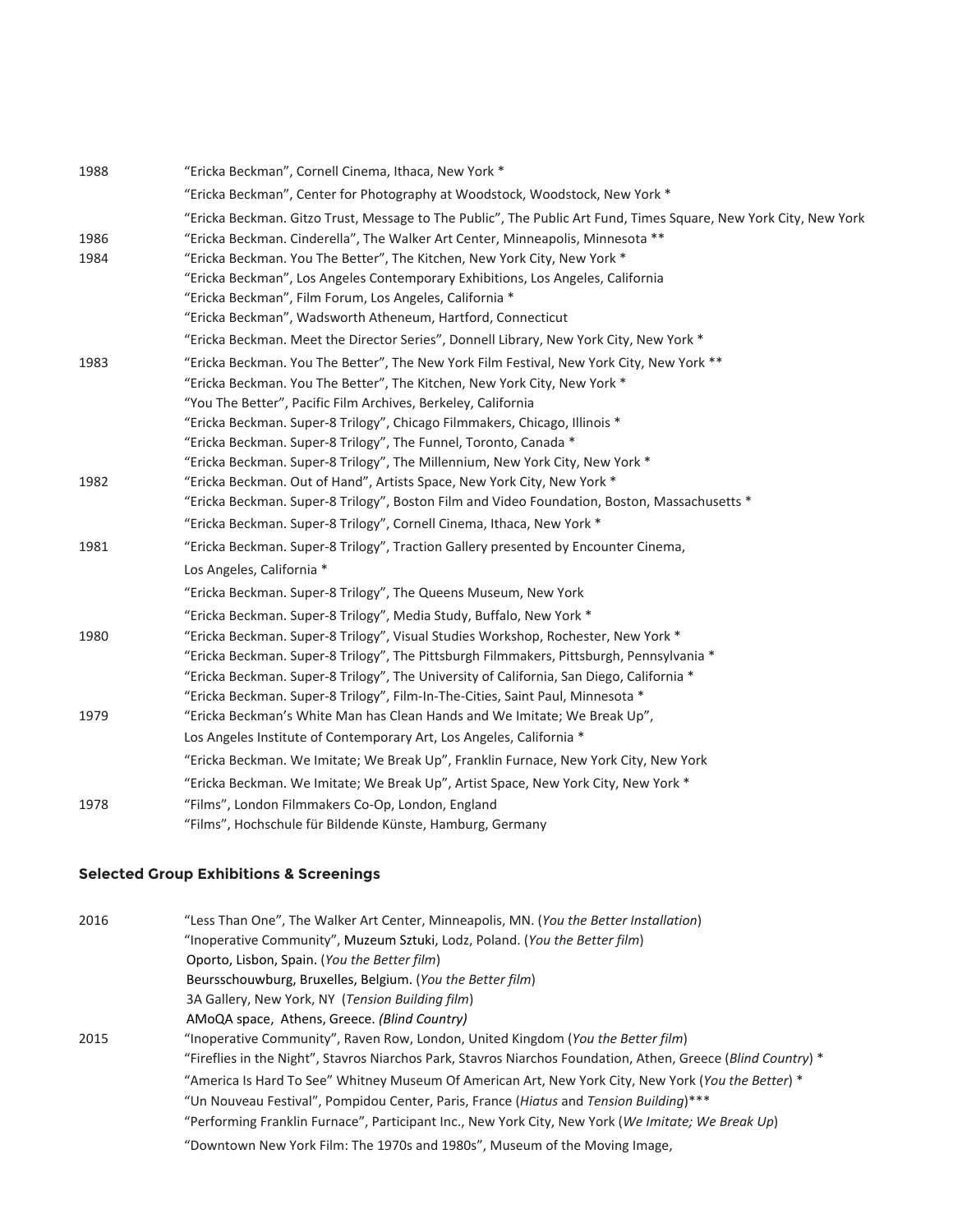|      | Queens, New York (Hit and Run) *                                                                                                                                                                   |
|------|----------------------------------------------------------------------------------------------------------------------------------------------------------------------------------------------------|
|      | "This Sentence by Public Fiction", China Objects Gallery, Los Angeles, California (The Broken Rule) *                                                                                              |
|      | "Temperamental", Doris McCarthy Gallery, University of Toronto, Ontario, Canada (The Broken Rule) *                                                                                                |
| 2014 | "Straight to camera: Performance for film", Modern Art Oxford, Oxford, England                                                                                                                     |
|      | "The St Petersburg Paradox", Swiss Institute, New York City, New York *                                                                                                                            |
|      | "Appropriation and Film: Deconstructing the Masters", The Hammer Museum, Los Angeles, California *                                                                                                 |
|      | "Fortune III: Grey Skies and Sunny Dispositions", The Ister AT-1, Paris, France (Cinderella)                                                                                                       |
|      | "The Undulation of Something Faintly Familiar", Anat Ebgi, Los Angeles, California (Blind Country)                                                                                                 |
|      | "Ericka Beckman and Julie Wachtel", Elizabeth Dee Gallery, New York City, New York (You The Better)                                                                                                |
|      | "Further Rituals Of Rented Island: Ericka Beckman/Theordora Skipitares", Anthology Film Archives, New York                                                                                         |
|      | City, New York (135 Grand Street 1979 (excerpts))                                                                                                                                                  |
|      | "Dan Graham. Design for Showing Rock Videos", Greene Naftali, New York City, New York (135 Grand Street                                                                                            |
|      | 1979) *                                                                                                                                                                                            |
| 2013 | "Rented Island: Object Theater, Loft Performance, and the New Psychodrama, New York 1972-81", Whitney                                                                                              |
|      | Museum of American Art, New York City, New York (Hit and Run/We Imitate; We Break Up) ***                                                                                                          |
|      | "Blind Country", Freedman Fitzpatrick, Los Angeles, California                                                                                                                                     |
|      | "Repertory One Torino: The Broken Rule, Repertory", Castello di Rivoli Museo d'Arte Contemporanea, Turin,                                                                                          |
|      | Italy (The Broken Rule)                                                                                                                                                                            |
|      | "An Archive of Intersections", Film-Makers' Co-op, New York (Switch Center) *                                                                                                                      |
| 2012 | "James Welling: The Mind on Fire", MK Gallery, London, England (135 Grand Street 1979) *                                                                                                           |
|      | "Dan Graham: Rock 'n' Roll Show. Unrealized Projects for Children and Boutique Architecture", Hauser & Wirth,                                                                                      |
|      | Zurich, Switzerland (135 Grand Street 1979)                                                                                                                                                        |
|      | "Views from the Avant Garde"", New York Film Festival, New York City, New York (Tension Building) **                                                                                               |
|      | "Dangerous Ideas: Political Conceptual Work in Los Angeles, 1974-1981, MOCA Downtown, Los Angeles (The Broken                                                                                      |
|      | Rule)                                                                                                                                                                                              |
| 2011 | "Entertainment", Greene Naftali, New York City, New York (You The Better)                                                                                                                          |
| 2010 | "Sonic Youth Etc.: Sensational Fix", Kunsthalle Düsseldorf, Düsseldorf, Germany/Contemporary Art<br>Centre, Harte, Spain/Life, St. Nazaire, France/Museion, Bolzano, Italy (135 Grand Street 1979) |
|      | "9th Korea Experimental Arts Festival", Seoul, Korea (Switch Center) *                                                                                                                             |
|      | "Compass House", Provincetown Art Association Museum, Provincetown, Massachusetts                                                                                                                  |
| 2009 | "The Pictures Generation 1974-1984", The Metropolitan Museum of Art, New York City,                                                                                                                |
|      | New York (You The Better, Out of Hand, The Broken Rule, We Imitate; We Break Up) ***                                                                                                               |
|      | "Origins, Influences and Interests: Four Women Filmmakers", Anthology Film Archives, New York City, New York                                                                                       |
|      | (You The Better, Switch Center)                                                                                                                                                                    |
|      | "Looking at Music: Side 2, Museum of Modern Art, New York City, New York (135 Grand Street 1979)                                                                                                   |
|      | "Practice, Practice, Practice", Lora Reynolds Gallery, Austin, Texas (You The Better)                                                                                                              |
| 2008 | "SCOPE Art Fair", Lincoln Center Plaza, New York City, New York (Tension Building)                                                                                                                 |
| 2007 | "Automatic Update", Museum of Modern Art, New York City, New York (Hiatus)                                                                                                                         |
|      | "The Collective for Living Cinema", Orchard Gallery, New York City, New York (Tension Building)                                                                                                    |
|      | "Tomorrowland", Centre Pompidou, Paris, France                                                                                                                                                     |
|      | "Borderline Moving Image Festival", Beijing, China (Tension Building) *                                                                                                                            |
|      | "Scanners", New York Video Festival, New York City, New York (Tension Gallery) *                                                                                                                   |
|      | "Experiments in High Definition. Artists in Residence from the Voom HD Lab, San Francisco                                                                                                          |
|      | Cinemathque, San Francisco, California (Tension Building) *                                                                                                                                        |
|      | "Highly Defined: New Works from the Voom HD Lab, Pacific Film Archives, Berkeley, California (Tension Building) *                                                                                  |
| 2006 | "Tomorrowland", Museum of Modern Art, New York City, New York (We Imitate; We Break Up)                                                                                                            |
| 2005 | "Jerome Hill and Foundation", Museum of Modern Art, New York City, New York (Switch Center) *                                                                                                      |
|      | "Studio: Seven Months of My Aesthetic Education by Tony Oursler", The Metropolitan Museum of Art, New York                                                                                         |
|      | City, New York/Musée D'Orsay, Paris, France (Boundary Figures)                                                                                                                                     |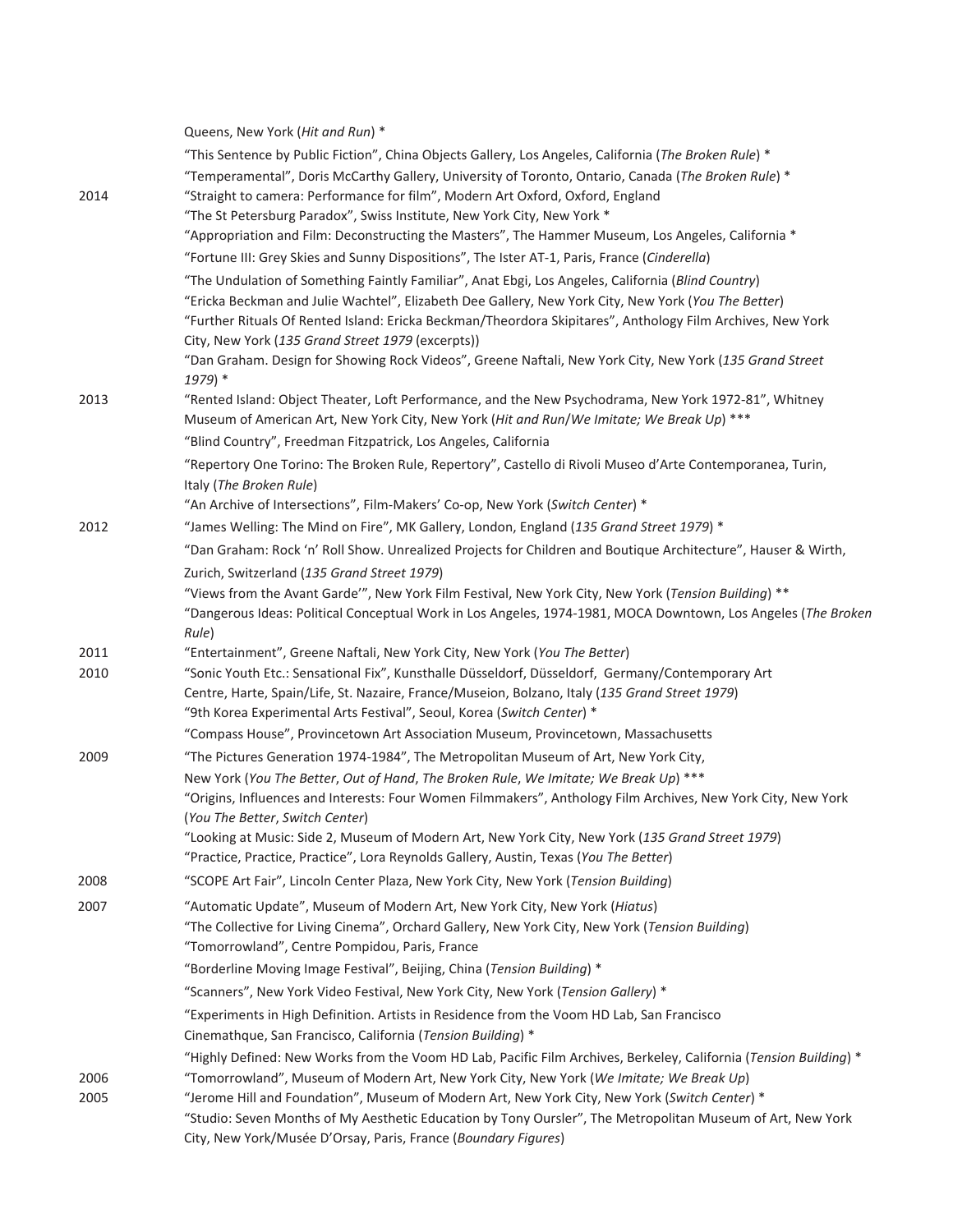|              | "Studio: Seven Months of My Aesthetic Education by Tony Oursler", Musée d'Orsay, Paris, France                                          |
|--------------|-----------------------------------------------------------------------------------------------------------------------------------------|
|              | "Shanghai Biennale", Shanghai Duolun Museum of Modern Art, Shanghai, China (Switch Center)                                              |
| 2004         | "Locus/Focus: Films by New England Women", Boston Public Library, Boston, Massachusetts (Switch<br>Center) *                            |
| 2003         | "Women In The Director's Chair", 22nd Annual International Film and Video Festival,                                                     |
|              | Chicago, Illinois (Switch Center) *                                                                                                     |
|              | "Portland International Film Festival", Portland, Oregon (Switch Center) "Wisconsin Film Festival",                                     |
|              | Madison, Wisconsin (Switch Center) *                                                                                                    |
|              | University of Wisconsin Film Department", Madison, Wisconsin (Switch Center) *                                                          |
|              | Black Maria Film Festival (Switch Center) *                                                                                             |
|              | "Third Text", Images + Media Festival, Hong Kong, China (Switch Center)*                                                                |
|              | Cornell University, Ithaca, New York (Switch Center) *                                                                                  |
|              | Four Walls Film Collective, Portland, Oregon (Switch Center) *                                                                          |
| 2002         | "Views from the Avant-Garde", New York Film Festival, Walter Reade Theater,                                                             |
|              | New York City, New York (Switch Center) *                                                                                               |
|              | "VIPER International Festival of New Media", Basel, Switzerland (Switch Center) *                                                       |
|              | "Antimatter Festival of Underground Film and Video", Victoria, Canada (Switch Center) *                                                 |
|              | "Madcat Festival", San Francisco, California (Switch Center) *                                                                          |
|              | "Altered Realities"; Artists Television Access, San Francisco, California (Switch Center) *                                             |
|              | "IMAGE Film/Video Festival", Atlanta, Georgia (Switch Center) *                                                                         |
|              | "Director Focus", Coolidge Corner Theater, Boston (Switch Center) *                                                                     |
|              | "Boston Underground Film Festival", Boston, Massachusetts (Switch Center) *                                                             |
|              | "San Francisco International Film Festival", Pacific Film Archives, Berkeley, California (Switch Center) *                              |
| 2001         | "Wonderland", Bakalar Gallery, Boston, Massachusetts (Cinderella)                                                                       |
| 2000         | "Version 2000", Centre pour l'Art Contemporain, Geneva, Switzerland (Hiatus)                                                            |
|              | "The Twentieth Century Exhibit", Whitney Museum of Art, New York City, New York (Hiatus)                                                |
|              | "Oberhausen International Film Festival", TOLDI Cinema, Budapest, Hungary (Hiatus) *                                                    |
|              | "Rosaceleste", Link Gallery, Bologna, Spain (Cinderella)                                                                                |
| 1999         | "Big As Life: An American History in 8mm Film", Museum of Modern Art, New York City, New York                                           |
|              | "Pink for Boys, Blue for Girls", NGBK, Berlin, Germany                                                                                  |
|              | "The Hundredth Turn", Harvest Works, New York City, New York                                                                            |
|              | Montreal International Festival of New Media and Cinema, Montreal, Canada (Hiatus) *                                                    |
|              | "L'Alternativa Festival", Barcelona, Spain (Hiatus) *                                                                                   |
|              | "Rotterdam International Film Festival", Rotterdam, The Netherlands (Hiatus) *                                                          |
|              | "Stockholm International Film Festival", Stockholm, Sweden (Hiatus) *                                                                   |
| 1998         | "Film Retrospective", Viper Festival, Lucerne, Switzerland (Super-8 Trilogy) *                                                          |
|              | Big As Life: An American History of the 8mm Film, Museum of Modern Art, New York City, New                                              |
|              | York (Super-8 Trilogy)<br>"Blind Country", Art Institute of Chicago, Chicago, Illinois *                                                |
|              | "Blind Country", University of Southern California, San Diego, California *                                                             |
|              |                                                                                                                                         |
| 1996         | "Here/Now", Louisiana Museum of Art, Humlebaek, Denmark<br>"Gender and Technology", Wexner Center for the Arts, Columbus, Ohio (Hiatus) |
| 1995<br>1992 | "Generiques- Desordres", Galerie Nationale du Jeu de Paume, Paris, France (Blind Country) "Archive des Leidens",                        |
|              | Kölnischer Kunstverein, Cologne, Germany                                                                                                |
|              | "Blind Country", Institute of Contemporary Art, London, England                                                                         |
|              | "Cinderella and Memory Palace", Kunstmuseum Bern, Bern, Switzerland                                                                     |
|              | "Cinderella", Harvard Film Archives, Boston, Massachusetts                                                                              |
|              | "Art Futura Festival", Barcelona, Spain (Memory Palace)                                                                                 |
|              | "Kontaktmaschine", in collaboration with Tony Ourslor, Werkstatt für Elektronische Medien, Leipzig, Germany                             |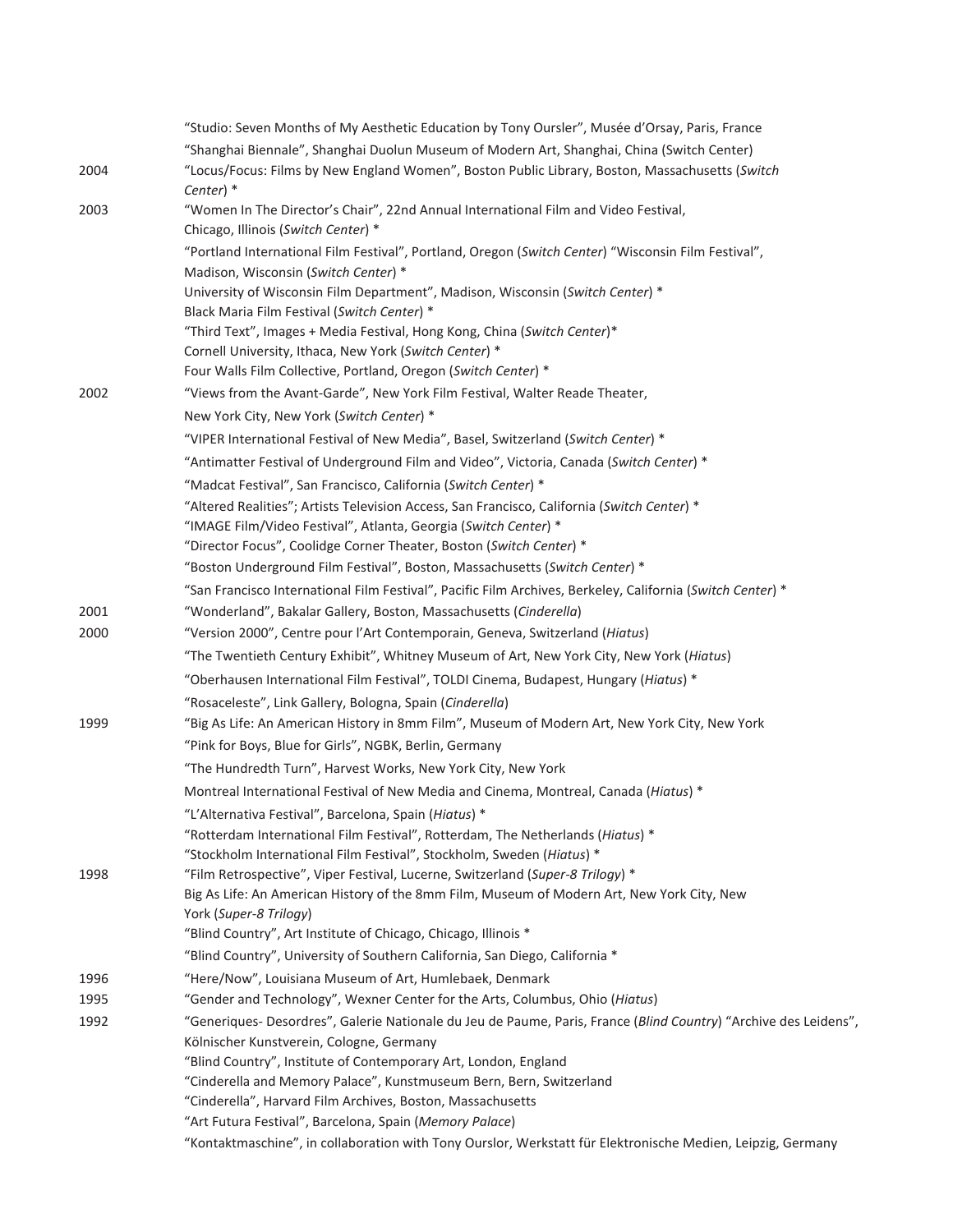| 1991 | "1991 Biennial Exhibition", Whitney Museum of American Art, New York City, New York ***                                                   |
|------|-------------------------------------------------------------------------------------------------------------------------------------------|
|      | "Blind Country", Jablonka Galerie, Cologne, Germany                                                                                       |
|      | "Cinema Alternative", American Cinematheque, Paris, France *                                                                              |
| 1990 | "Blind Country", Institute of Contemporary Art, Boston, Massachusetts                                                                     |
|      | "New Works, First Runs", The Kitchen, New York City, New York (Blind Country) *                                                           |
|      | "A Passage Illuminated: Festival of American Avant-Garde 1980-1990", Foundation Mecano/Stedelijk,                                         |
|      | Amsterdam, The Netherlands *                                                                                                              |
|      | "Interfilm Festival", Berlin, Germany (Blind Country) *                                                                                   |
|      | "Viper Festival", Lucerne, Switzerland (Blind Country) *                                                                                  |
|      | "World-wider Video Festival", Den Haag, The Netherlands (Blind Country) *                                                                 |
|      | "Photographs", Boritzer/Gray Gallery, Santa Monica, California                                                                            |
|      | The Collective, New York City, New York (Blind Country)                                                                                   |
| 1989 | "A Forest of Signs", Museum of Contemporary Art, Los Angeles, California (Blind Country, Nanotech Players)                                |
|      | "Photographs", Galerie Kaes-Weiss, Stuttgart, Germany                                                                                     |
|      | "Photographs", Krygier Landau Contemporary Art, Los Angeles, California                                                                   |
| 1988 | "Cinderella", The National Gallery of Art, Washington, D.C.                                                                               |
|      | "Skeptical Beliefs", Newport Harbor Art Museum, Newport Beach, California (Cinderella)                                                    |
|      | "Nanotech Players", Hallwalls, Buffalo, New York                                                                                          |
|      | "Nanotech Players", Bess Cutler Gallery, New York City, New York<br>"Reprise Des Vues", Halle Sud, Geneva, Switzerland                    |
|      | "Reproductions", White Columns, New York City, New York                                                                                   |
|      | "Poetic Injustice", The Alternative Museum, New York City, New York (Photographs)                                                         |
|      | "Photographs", ACE Gallery, Los Angeles, California                                                                                       |
|      | "Photographs", Lege Riumte Gallery, Bruges, Belgia                                                                                        |
|      | "Message to the Public", Public Art Fund, Times Square Electronic Sign,                                                                   |
|      | New York City, New York (Gitzo Trust) **                                                                                                  |
|      | "Independent America; New Films", The American Museum of the Moving Image,                                                                |
|      | Astoria, New York (We Imitate; We Break Up)                                                                                               |
|      | "Woman's International Film and Video Festival", Liatris Media, Austin, Texas (Cinderella) *                                              |
|      | "Photographs", The Yerzerski Gallery, Boston, Massachusetts                                                                               |
|      | "The New Independents", Finnish Television Network, Norway (Cinderella) *                                                                 |
|      | "3 NYC Photographers", Westersingel 8 Gallery, Rotterdam, The Netherlands                                                                 |
| 1987 | "The Whitney Museum Biennial", Whitney Museum of American Art, New York City, New York                                                    |
|      | (Cinderella)                                                                                                                              |
|      | "Likely Stories", produced by TLC, Arts and Entertainment Network (National Broadcast),                                                   |
|      | Manhattan Cable Television (Local Broadcast), USA (Cinderella) *                                                                          |
|      | "The Hirshhorn Museum Film Series", Washington, USA (Cinderella) *                                                                        |
|      | "Cinderella", The Milwaukee Art Museum, Milwaukee, Wisconsin                                                                              |
|      | "Cinderella", San Francisco Cinematheque, San Francisco, California                                                                       |
|      | "Revisions Festival", The Brattle Theater, Boston, Massachusetts (Cinderella) *                                                           |
|      | "Cinderella", The Renaissance Society, Chicago, Illinois                                                                                  |
|      | "Cinderella", Cincinnati Film Society, Cincinatti, Ohio *                                                                                 |
|      | "Cinderella", Rocky Mountain Film Society, Boulder, Colorado *                                                                            |
|      | "Cinderella", The Rochester Institute of Technology, Rochester, New York *                                                                |
|      | "Cinderella", The International Theater Festival, Valladoid, Spain *<br>"Cinderella", The Atlanta Film/Video Festival, Atlanta, Georgia * |
|      | "Cinderella", The 25th Annual Ann Arbor Film Festival, Michigan *                                                                         |
|      | "Cinderella", A.T.E., San Francisco, California *                                                                                         |
|      |                                                                                                                                           |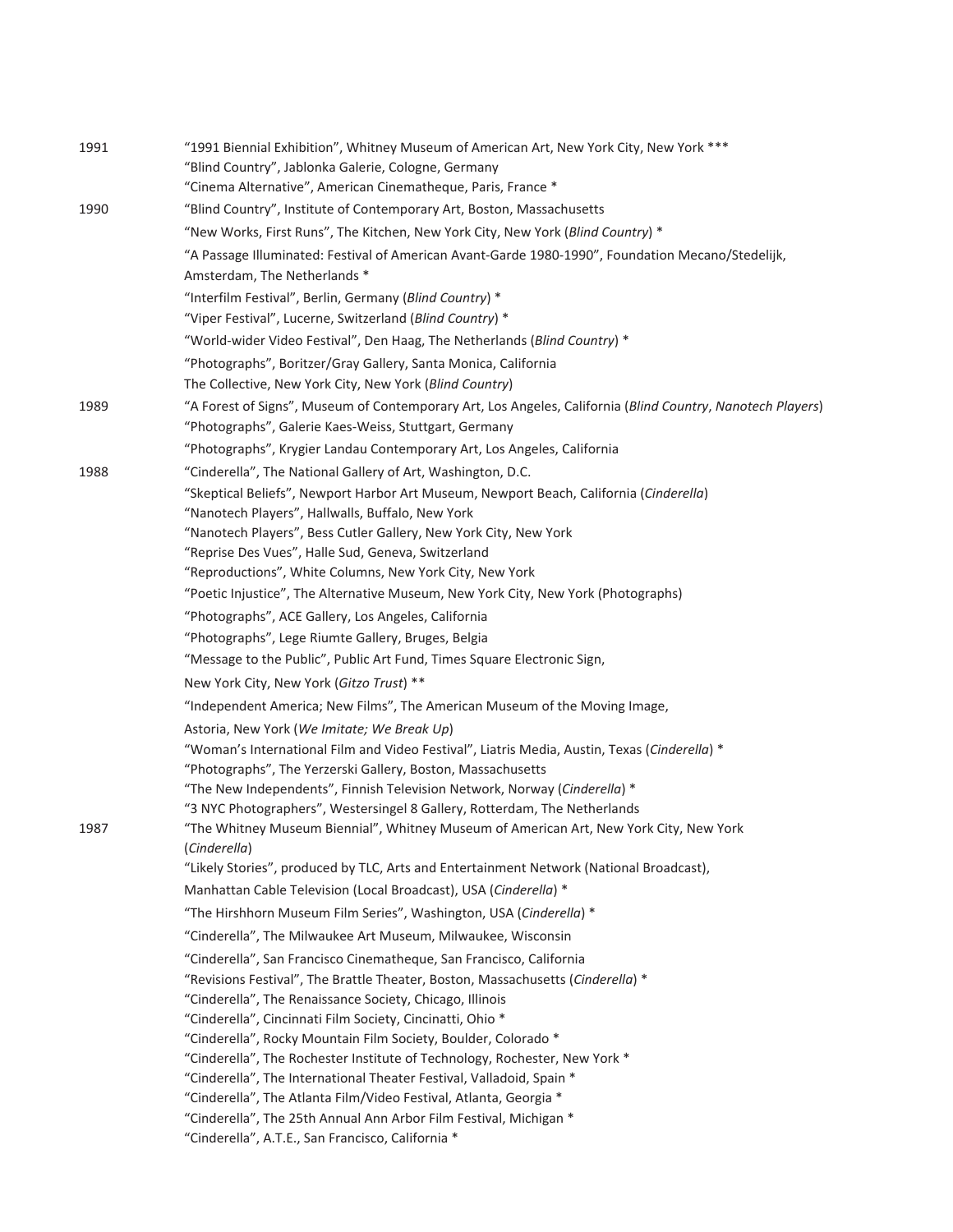| 1986 | Lege Riumte Gallery, Bruges, Belgium (Photographs)<br>"Cinderella", The Kitchen, New York City, New York **<br>"Au Coeur de Maelstrom", Palais des Beaux Arts, Brussels, Belgium (Cinderella)                                                      |
|------|----------------------------------------------------------------------------------------------------------------------------------------------------------------------------------------------------------------------------------------------------|
|      | "The Fairy-Tale", The Collective, in conjunction with Artists Space, New York City, New York (Cinderella)<br>"Cinderella", Montreal International Film Festival, Montreal, Canada *                                                                |
|      | "Damaged Goods", The New Museum of Contemporary Art, New York City, New York (Cinderella)<br>"The Public Art Show", North Carolina Museum of Art, Raleigh, North Carolina (Photographs)                                                            |
|      | Nexus Art Gallery, Atlanta, Georgia (Photographs)<br>LIMBO Lounge, Sarnia, Canada (Photographs)                                                                                                                                                    |
|      | "Sign of the Real", White Columns, New York City, New York (Photographs)                                                                                                                                                                           |
| 1985 | Baskerville and Watson Gallery, New York City, New York (Photographs)<br>"Whitney Biennial", Whitney Museum of American Art, New York City, New York (You The Better)                                                                              |
|      | "Kunst mit Eigensinn", Museum Moderner Kunst, Vienna, Austria (You The Better)                                                                                                                                                                     |
|      | "Alles und noch viel mehr - Das poetische ABC", Kunsthalle Bern, Bern, Switzerland (You The Better)<br>CEPA Art Gallery, Buffalo, New York (Photographs)                                                                                           |
|      | "The BW Show", Los Angeles Institute of Contemporary Art, Los Angeles, California (Drawings)                                                                                                                                                       |
| 1984 | "Alibis", Centre Pompidou, Paris, France (You The Better)                                                                                                                                                                                          |
|      | "A Festival of Film as Art - The Women's Perspective", University of North Carolina, Greensboro, North Carolina<br>(You The Better)                                                                                                                |
|      | "Festival l'Autumn", Nice, France (You The Better) *                                                                                                                                                                                               |
|      | "Stories of Her Own", Walker Art Center, Minneapolis, Minnesota (You The Better)                                                                                                                                                                   |
|      | "Still Life in Transition", International with Monument, New York City, New York (Photographs)                                                                                                                                                     |
|      | "Natural Genre", School of Visual Art, New York City, New York (Photographs)                                                                                                                                                                       |
|      | "A Decade of New Art", Artists Space, New York City, New York                                                                                                                                                                                      |
|      | "Avant-Garde Film Today", Pacific Film Archives, Berkeley, California (You The Better, Out<br>of Hand)                                                                                                                                             |
| 1983 | "Whitney Biennial", Whitney Museum of American Art, New York City, New York (Out of Hand)                                                                                                                                                          |
|      | "You The Better", Institute of Contemporary Art, London, England                                                                                                                                                                                   |
|      | "Film As Play", Independent Focus Series, Channel 13, WNET-TV, New York (You The Better Excerpt)*                                                                                                                                                  |
|      | "The Headhunters", Los Angeles Contemporary Exhibits (LACE), Los Angeles, California (You The Better)<br>"Pioneers of Independent Film", NYC Department of Cultural Affairs with Anthology Film Archives, New York City,<br>New York (Double Beds) |
|      | "Grand Gallop", Artists Space, New York City, New York                                                                                                                                                                                             |
|      | "Mike Kelley and Ericka Beckman", Hallwalls Contemporary Art Center, Buffalo, New York (You The Better)                                                                                                                                            |
| 1982 | "The Exhibition", Cal Arts, Valencia, California (Out of Hand)                                                                                                                                                                                     |
|      | "Super-8 Trilogy", The Kitchen, New York City, New York                                                                                                                                                                                            |
| 1981 | "Out of Hand", Spatzio Zero Festival, Rome, Italy *<br>"Super-8 Survey", Anthology Film Archives, New York City, New York (Super-8 Trilogy) *                                                                                                      |
|      | Traction Gallery, Los Angeles, California (We Imitate; We Break Up, Out of Hand)                                                                                                                                                                   |
|      | "Super-8 Trilogy", Los Angeles Contemporary Exhibits (LACE), Los Angeles, California                                                                                                                                                               |
|      | "Super-8 Trilogy", The Queens Museum, Queens, New York                                                                                                                                                                                             |
|      | "Independent Super-8 Film Series", The Bleecker Street Cinema, New York City, New York (Out of Hand) *                                                                                                                                             |
|      | "Super-8 Survey", Anthology Film Archives, New York City, New York<br>"Super-8 Trilogy", The Kitchen, New York City, New York *                                                                                                                    |
|      | "Film as Play: Beyond Home Movies", WNET-TV, Channel 13, The Independent Focus Series,                                                                                                                                                             |
|      | New York City, New York *                                                                                                                                                                                                                          |
| 1980 | "Out of Hand", The Collective, New York City, New York **                                                                                                                                                                                          |
|      | "Cinema Independente American e Francese", Padiglione D'Arte Contemporanea,                                                                                                                                                                        |
|      | Milan, Italy (Out of Hand) *                                                                                                                                                                                                                       |
|      | San Francisco Cinematheque, San Francisco, California *                                                                                                                                                                                            |
|      | "The Broken Rule", Artists Space, New York City, New York                                                                                                                                                                                          |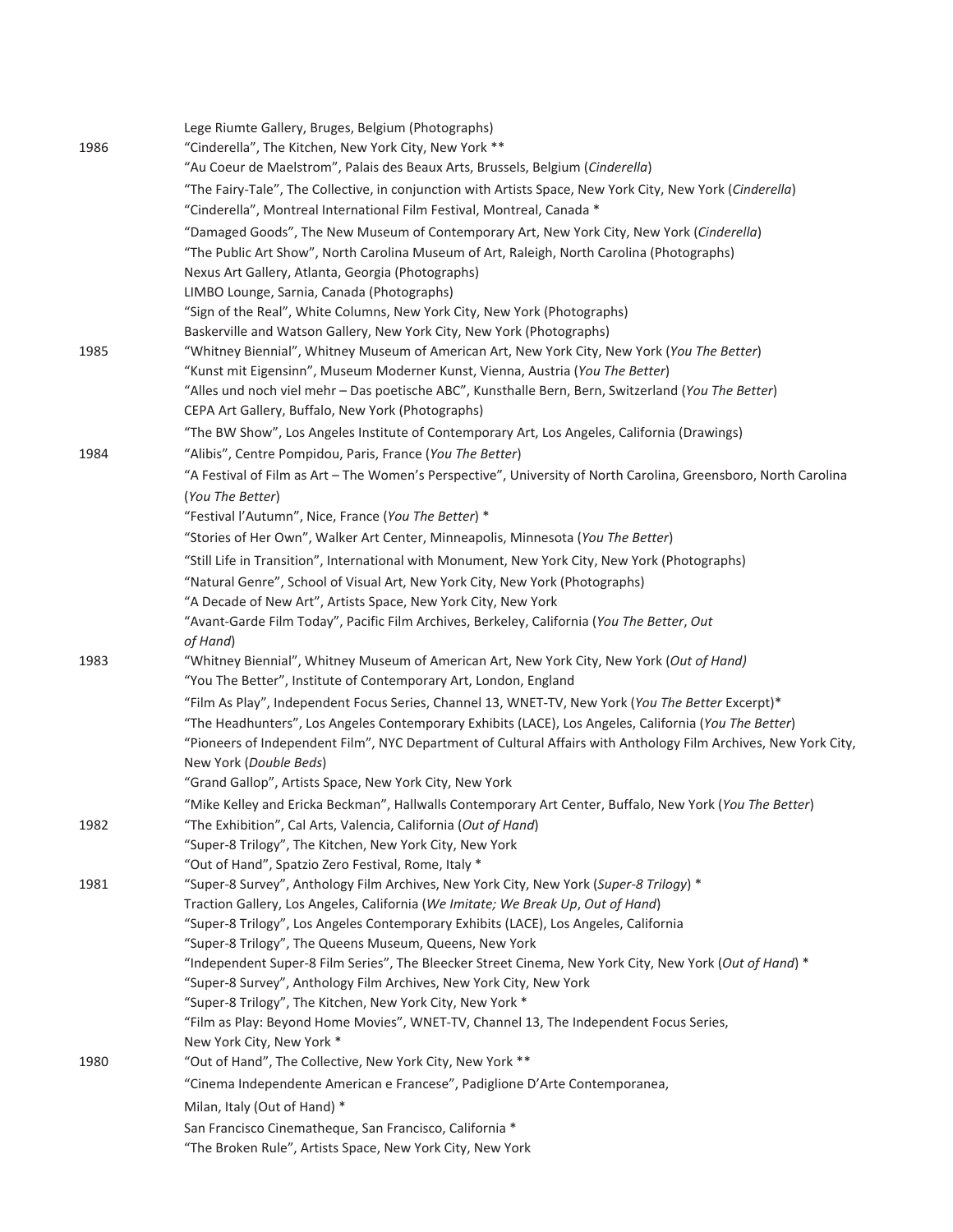|      | "The Moving Image Festival", Interart Center, New York City, New York (Super-8 Trilogy) *                    |
|------|--------------------------------------------------------------------------------------------------------------|
|      | "Horror Pleni: Pictures in New York Today", Padiglione d'Arte Contemporanea, Milan, Italy (Photographs)      |
|      | "Film as Installation", The Clocktower, New York City, New York (Drawings)                                   |
| 1979 | "We Imitate; We Break Up", The Collective, New York City, New York *                                         |
|      | "Filmworks 78-79", The Kitchen, New York City, New York (We Imitate; We Break Up) $*$                        |
|      | "We Imitate; We Break Up", Artists Space, New York City, New York *                                          |
| 1978 | "Artists' Films", Artists Space, New York City, New York ( <i>Hit and Run</i> ) *                            |
|      | "We Imitate; We Break Up", The Bleecker Street Cinema, New York City, New York *                             |
|      | "Masters of Love", 40 Langton Street Gallery, San Francisco, California                                      |
| 1976 | "Scale", The Fine Arts Building, New York City, New York (White Man Has Clean Hands) *                       |
| 1975 | "Super-8 Film Exposition", Artists Space, New York City, New York (White Man Has Clean Hands, Double Beds) * |
|      | "White Man Has Clean Hands, Double Beds", Hallwalls, Buffalo, New York *                                     |

#### **Grants and Awards**

| 2009 | Andy Warhol Foundation and Film Preservation Fund, in conjunction with Anthology Film Archives |
|------|------------------------------------------------------------------------------------------------|
| 2007 | LEF Foundation Moving Image Fund, Production Grant Nominated for a NVR's Media Arts Fellowship |
| 2005 | LEF Foundation Moving Image Fund, Pre-production Grant                                         |
| 2004 | Ann Jackson Award, Massachusetts College of Art Foundation                                     |
| 2000 | Creative Contact Grant, Harvest Works, New York                                                |
|      | <b>Experimental Television Center Projects Grant</b>                                           |
| 1999 | ArtsLink Collaborative Projects Grant                                                          |
| 1994 | National Endowment for the Arts, Media Production Grant                                        |
| 1990 | New York State Council on the Arts, Film Production Grant                                      |
| 1989 | New York Foundation for The Arts (NYFA) Video Production Grant                                 |
| 1989 | Massachusetts Council on the Arts, New Works Program, Production Grant                         |
| 1985 | Harvest Works Artists Projects Grant                                                           |
| 1983 | The Jerome Foundation Film Production Grant CAPS Grant, New York State Council on the Arts     |
| 1982 | The National Endowment for the Arts, Artist Fellowship                                         |
| 1981 | The New York State Council on The Arts, Film Production Grant                                  |
|      | The Jerome Foundation Film Production Grant                                                    |
| 1980 | The Beards Fund Award                                                                          |
|      | The National Endowment for the Arts                                                            |
| 1979 | CAPS, New York State Council for the Arts                                                      |
|      |                                                                                                |

#### **Collections**

Whitney Museum of American Art, New York City, New York Anthology Film Archives, New York City, New York Centre Pompidou, Film Collection and New Media Department, Paris, France The British British Film Institute, London, England The Metropolitan Museum of Art, New York City, New York The Museum of Modern Art, Film Collection, New York City, New York The Walker Art Center, Media Collection and Contemporary Art Department, Minneapolis, Minnesota Kunsthalle Bern Stiftung Bern Wexner Center for the Arts, Columbus, Ohio Zabludowicz Collection, London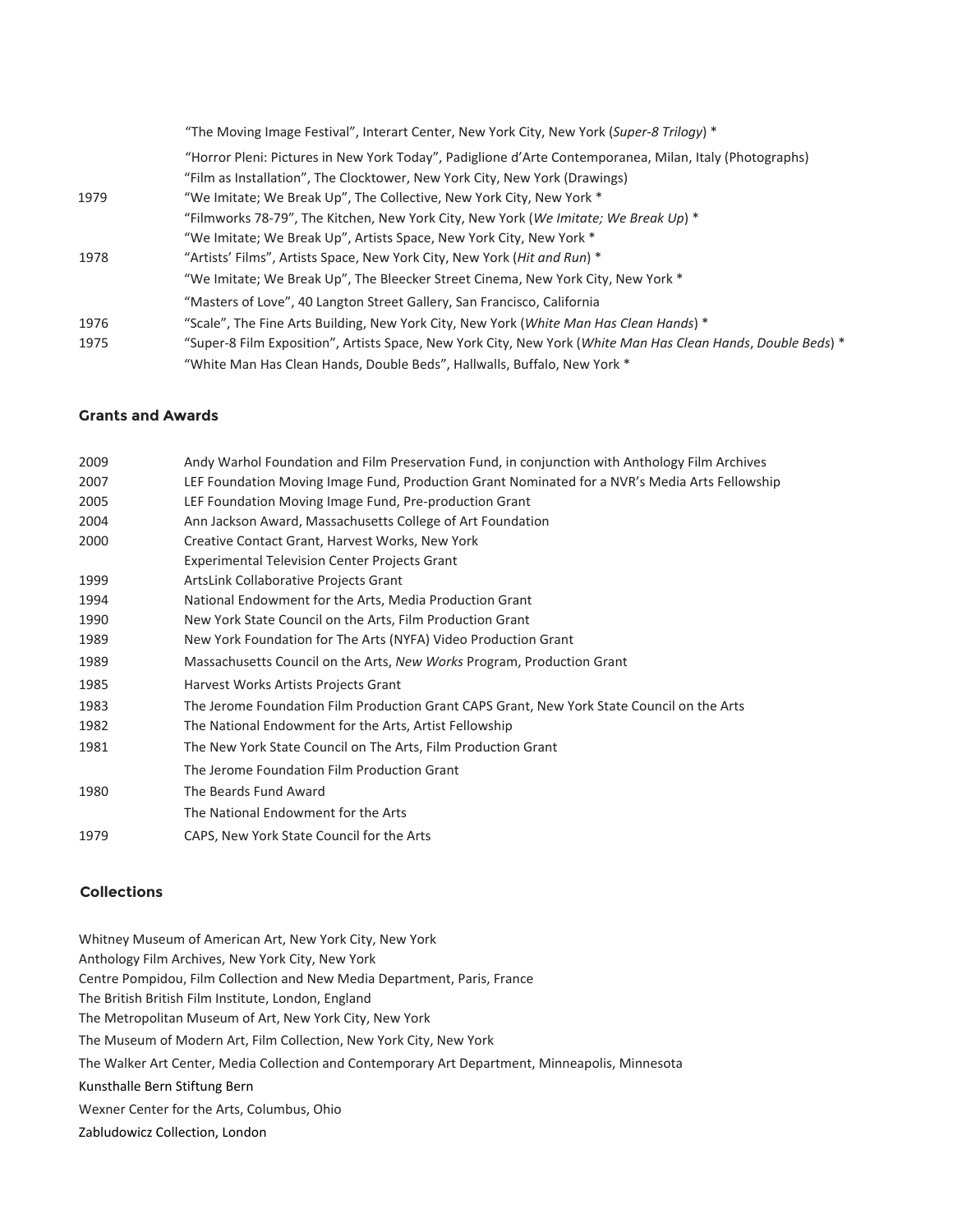# **Selected Bibliography**

| 2015      | Stroun, Fabrice; Tedder, Geraldine. "Ericka Beckman." monograph published by JRP   RINGIER<br>Gaudlitz, Moritz. "ericka beckman über virtual reality, spielen und das frauenbild von heute." i-D GERMANY,<br>October 15 |
|-----------|-------------------------------------------------------------------------------------------------------------------------------------------------------------------------------------------------------------------------|
|           | Woeller, Marcus. "Ich kreiere das Spiel, und ich setze die Regeln." DIE WELT, October 10<br>Bier, Arielle. "Ericka Beckman." ARTFORUM, October 6                                                                        |
|           | Forrest, Nicholas. "Ericka Beckman on Filmmaking, Gameplay, and Her Berlin Show." BLOUIN ARTINFO,<br>September 22                                                                                                       |
|           | Ribas, Amanda. "Ericka Beckman." EXBERLINER MAGAZINE, Issue 141, September Barker, Lindsay.<br>"Cultural Calendar - Ericka Beckman." BBC.com, September 15                                                              |
|           | Neuendorf, Henri. "2015 Fall Art Preview: The 25 Shows Around Europe Everyone Should See." ARTNET NEWS,<br>September 11                                                                                                 |
|           | Spooner, Cally. "Top Ten." ARTFORUM, May                                                                                                                                                                                |
|           | "Ericka Beckman: Augmented Reality and Cinema Games." HIGHLINEART, March                                                                                                                                                |
| 2014      | Wagley, Catherine. "5 Artsy Things to Do in L.A. this Week, Including Cinderella as Badass." LA WEEKLY, May 14                                                                                                          |
| 2013      | Bovier, Lionel; Dirié, Clément; Eklund, Douglas. "Ericka Beckman. The Super-8 Trilogy, 1978-1981",<br>DVD-Booklet published by JRP   Ringier                                                                            |
|           | Schneider, Anja Isabel. "Ericka Beckman at Le Magasin, Grenoble." KALEIDOSCOPE, Winter 2013/14, p. 122<br>Baker, Sarah. "On Hiatus." ART & MUSIC, Winter, pp. 18-19.                                                    |
|           | Beeson, John. "Ericka Beckman at Kunsthalle Bern." ARTFORUM, November, pp. 304-305                                                                                                                                      |
|           | Scheller, Jörg. "Ericka Beckman at Kunsthalle Bern." FRIEZE, September/ October                                                                                                                                         |
|           | Stefan, Olga. "Ericka Beckman at Kunsthalle Bern." ART IN AMERICA, September                                                                                                                                            |
|           | Keegan, Matt. "Playing House." TEXTE ZUR KUNST, March                                                                                                                                                                   |
| 2012      | Dika, Vera. "The (Moving) Pictures Generation", published by PALGRAVE MACMILLAN, New York, NY<br>Harbison, Isobel. "Image Games." FRIEZE, October                                                                       |
| 2009      | Eklund, Douglas; O'Neill, John P. "The Pictures Generation 1974-1984", exhibition catalogue published by THE<br>METROPOLITAN MUSEUM OF ART, New York City, NY                                                           |
|           | Cotter, Holland. "At the Met, Baby Boomers Leap Onstage." THE NEW YORK TIMES, April 23                                                                                                                                  |
| 2001-2002 | Iles, Chrissie. "Into The Light: The Projected Image in American Art 1964-1977" at the                                                                                                                                  |
|           | Whitney Museum of American Art, New York, published by HARRY N. ABRAMS, New York                                                                                                                                        |
| 1999      | Taubin, Amy. "Ericka Beckman: 'Big As Life Exhibit'", THE VILLAGE VOICE, June, p. 10 1992                                                                                                                               |
|           | Bader, Ken. "Interview with Ericka Beckman." NPR RADIO, WGHB-BOSTON, December 3                                                                                                                                         |
| 1990      | Joselit, David. "Mind Over Matter." THE BOSTON PHOENIX, September 7, p. 9 1989                                                                                                                                          |
|           | Lewis, Jo Ann. "Multimedia Marvels." THE WASHINGTON POST, June 8                                                                                                                                                        |
| 1988      | Schwendenwein, J. "Nanotech Players." ARTFORUM, October, pp. 145-146                                                                                                                                                    |
|           | Morgan, Robert C. "Nanotech Players." ART IN AMERICA, September, p. 100                                                                                                                                                 |
| 1987      | O'Connor, John. "TLC Series on Cable." THE NEW YORK TIMES, November 14                                                                                                                                                  |
|           | Dika, Vera. "Cinema: A Feminist Fairy-Tale." ART IN AMERICA, April, pp. 51-58                                                                                                                                           |
| 1986      | Hoberman, J. "The Mild Bunch." THE VILLAGE VOICE, December 16, p. 80                                                                                                                                                    |
|           | Sitney, P. Adam "Point of View: The Rear Garde." ART IN AMERICA, Summer, p. 61                                                                                                                                          |
| 1985      | Hagen, Charles. "At The Whitney Biennial." ARTFORUM, June                                                                                                                                                               |
|           | Goldberg, RoseLee. "Critics' Choice for '85." THE VILLAGE VOICE, January                                                                                                                                                |
| 1984      | Banes, Sally. "Imagination and Play: The Films of Ericka Beckman." MILLENNIUM FILM JOURNAL, Winter, pp.<br>98-112                                                                                                       |
| 1983      | Rickey, Carrie. "Popcorn and Canvas." ARTFORUM, December, pp. 64-69                                                                                                                                                     |
|           | Hoberman, J. "A Kind of Close Encounter." THE VILLAGE VOICE, December 13, p. 76                                                                                                                                         |
|           | White, Armond. "Little Big Films." THE VILLAGE VOICE, October 2, p. 60                                                                                                                                                  |
| 1982      | Owens, Craig. "Back to the Studio." ART IN AMERICA, Summer, p. 56                                                                                                                                                       |